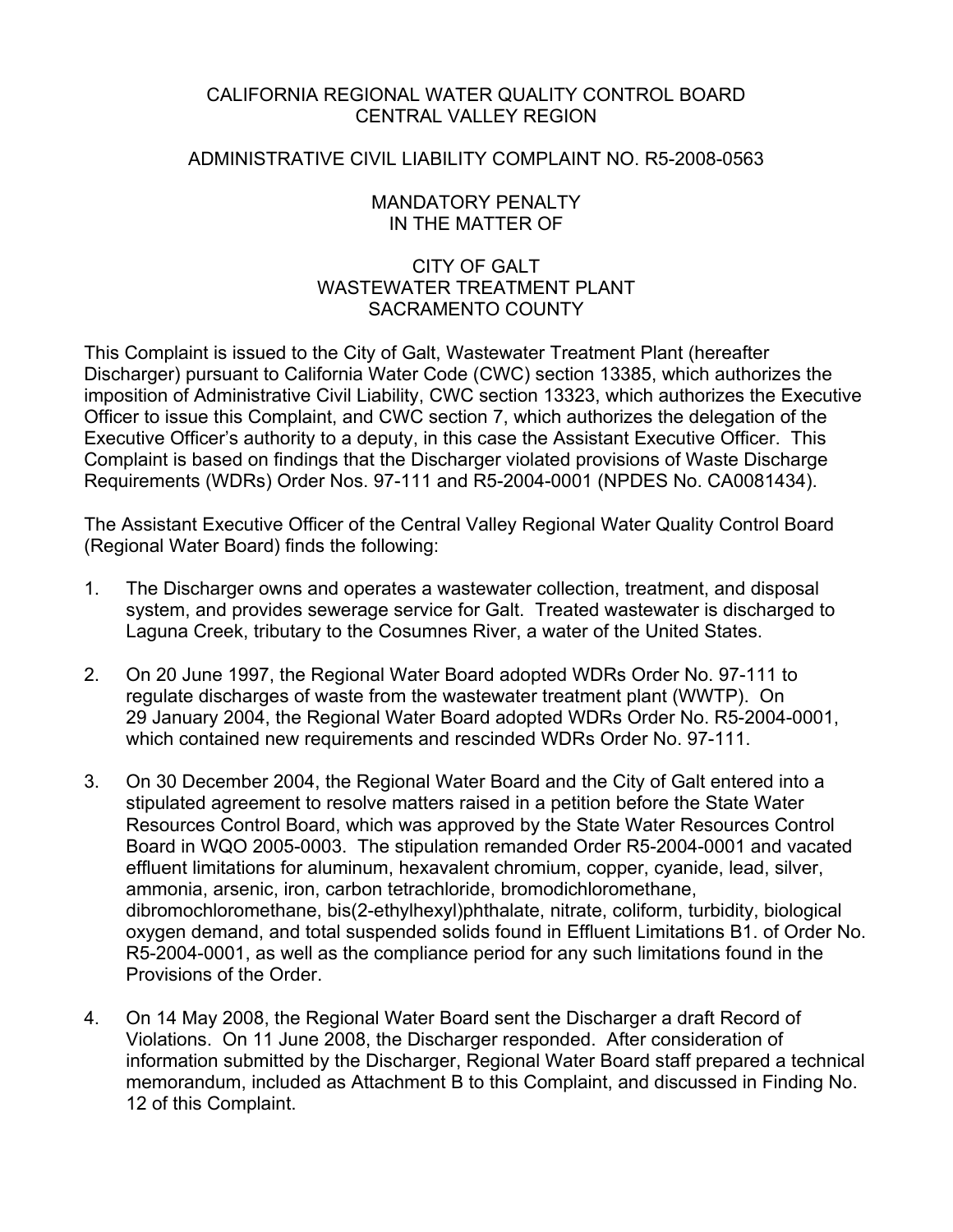5. CWC sections 13385(h) and (i) require assessment of mandatory penalties and state, in part, the following:

CWC section 13385(h)(1) states, *"Notwithstanding any other provision of this division, and except as provided in subdivisions (j), (k), and (l), a mandatory minimum penalty of three thousand dollars (\$3,000) shall be assessed for each serious violation."* 

CWC section 13385 (h)(2) states, *"For the purposes of this section, a 'serious violation' means any waste discharge that violates the effluent limitations contained in the applicable waste discharge requirements for a Group II pollutant, as specified in Appendix A to Section 123.45 of Title 40 of the Code of Federal Regulations, by 20 percent or more or for a Group I pollutant, as specified in Appendix A to Section 123.45 of Title 40 of the Code of Federal Regulations, by 40 percent or more."*

CWC section 13385(i)(1) states, *"Notwithstanding any other provision of this division, and except as provided in subdivisions (j), (k), and (l), a mandatory minimum penalty of three thousand dollars (\$3,000) shall be assessed for each violation whenever the person does any of the following four or more times in any period of six consecutive months, except that the requirement to assess the mandatory minimum penalty shall not be applicable to the first three violations:*

- *A) Violates a waste discharge requirement effluent limitation.*
- *B) Fails to file a report pursuant to Section 13260.*
- *C) Files an incomplete report pursuant to Section 13260.*
- *D) Violates a toxicity effluent limitation contained in the applicable waste discharge requirements where the waste discharge requirements do not contain pollutantspecific effluent limitations for toxic pollutants."*
- 6. CWC section 13323 states, in part: *"Any executive officer of a regional board may issue a complaint to any person on whom administrative civil liability may be imposed pursuant to this article. The complaint shall* allege *the act or failure to act that constitutes a violation of law, the provision authorizing civil liability to be imposed pursuant to this article, and the proposed civil liability."*
- 7. WDRs Order No. 97-111 Effluent Limitations No. B.1., include, in part, the following: "*Effluent shall not exceed the following limits:* "

| Constituents                    | Units      | Monthly<br>Average | Weekly<br>Average | Monthly<br>Median | Dailv<br>Maximum |
|---------------------------------|------------|--------------------|-------------------|-------------------|------------------|
| Chlorine Residual <sup>4</sup>  | mg/L       | $- -$              | $- -$             | $- -$             | 0.02             |
| <b>Total Coliform Organisms</b> | MPN/100 mL |                    |                   | 23                | 230              |

4 When discharging to Laguna Creek (the Cosumnes River), Discharge No. 001

8. WDRs Order No. 97-111 Effluent Limitations B.3 requires: "*The discharge shall not have a pH less than 6.5 nor greater than 8.5.*"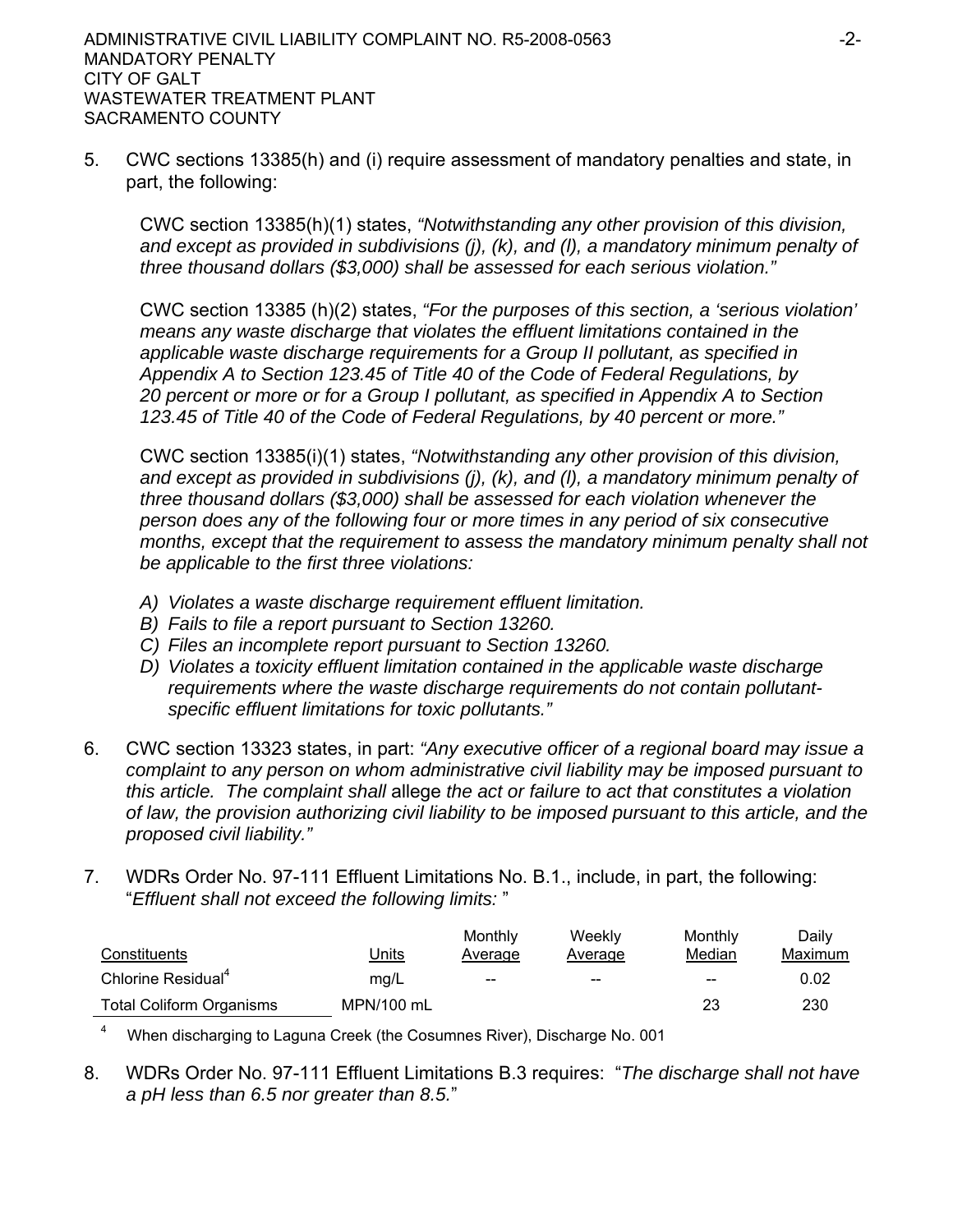9. WDRs Order No. R5-2004-0001, Effluent Limitations B.1. requires, in part: "*Effluent shall not exceed the following limits:*"

| Constituent              | Units | Monthly<br>Average | Weekly<br>Average        | 7-Day<br>Median  |                   | Daily<br>Average  | Daily<br>Maximum |
|--------------------------|-------|--------------------|--------------------------|------------------|-------------------|-------------------|------------------|
| Settleable Solids        | mL/L  | 0.1                | $\qquad \qquad \qquad -$ | --               |                   | --                | 0.2              |
| Constituent              |       |                    | Units                    | 4-Dav<br>Average | 1-Hour<br>Average | 30-Day<br>Average |                  |
| <b>Chlorine Residual</b> |       |                    | mg/L                     | 0.01             | 0.02              | --                |                  |
|                          |       |                    | lb/day <sup>2</sup>      | 0.25             | 0.50              | --                |                  |

2 Based upon a design treatment capacity of 3.0 mgd. For reporting purposes, compliance with these limitations shall be determined as follows: measured concentration (in mg/L) \* 8.345 (conversion factor) \* monthly average flow rate.

10. WDRs Order No. R5-2004-0001, Effluent Limitations B.2. requires, in part: "*Effective immediately, the following …TSS…interim effluent limitations shall be in effect…:*" [Note: the end date for this limitation was removed by the 30 December 2004 Stipulation.]

| Constituent                         | Units               | Monthly<br>Average | Weekly<br>Average | Monthly<br>Median | Dailv<br>Maximum |
|-------------------------------------|---------------------|--------------------|-------------------|-------------------|------------------|
| Total Suspended Solids <sup>2</sup> | mg/L                | 30                 | 45                | $- -$             | 60               |
|                                     | lb/day <sup>3</sup> | 750                | 1125              |                   | 1500             |

 $2^2$  To be ascertained by a 24-hour composite.

3 Based upon a design treatment capacity of 3.0 mgd. For reporting purposes, compliance with these limitations shall be determined as follows: measured concentration (in mg/L) \* 8.345 (conversion factor) \* monthly average flow rate.

- 11. WDRs Order No. R5-2004-0001, Effluent Limitations B.5. requires: "*The discharge shall not have a pH less than 6.5 nor greater than 8.5.*"
- 12. As described in the technical memorandum mentioned in Finding No. 4, no adjustments have been made to the draft Record of Violations (all violation numbers reference those contained in the draft Notice of Violation).
	- Chlorine Residual Violation 11. The Discharger claimed that there was not an effluent sampling event on 13 January 2003. The laboratory analysis for acute toxicity collected by and submitted by the Discharger showed a 0.14 mg/L chlorine residual. The violation was retained.
	- Total Coliform Organisms Violation 12. The Discharger clamed that according to its records, the violation occurred on 31 January 2003 not on 30 January 2003. The Discharger's self-monitoring report reported the violation on 30 January 2003. The violation was retained.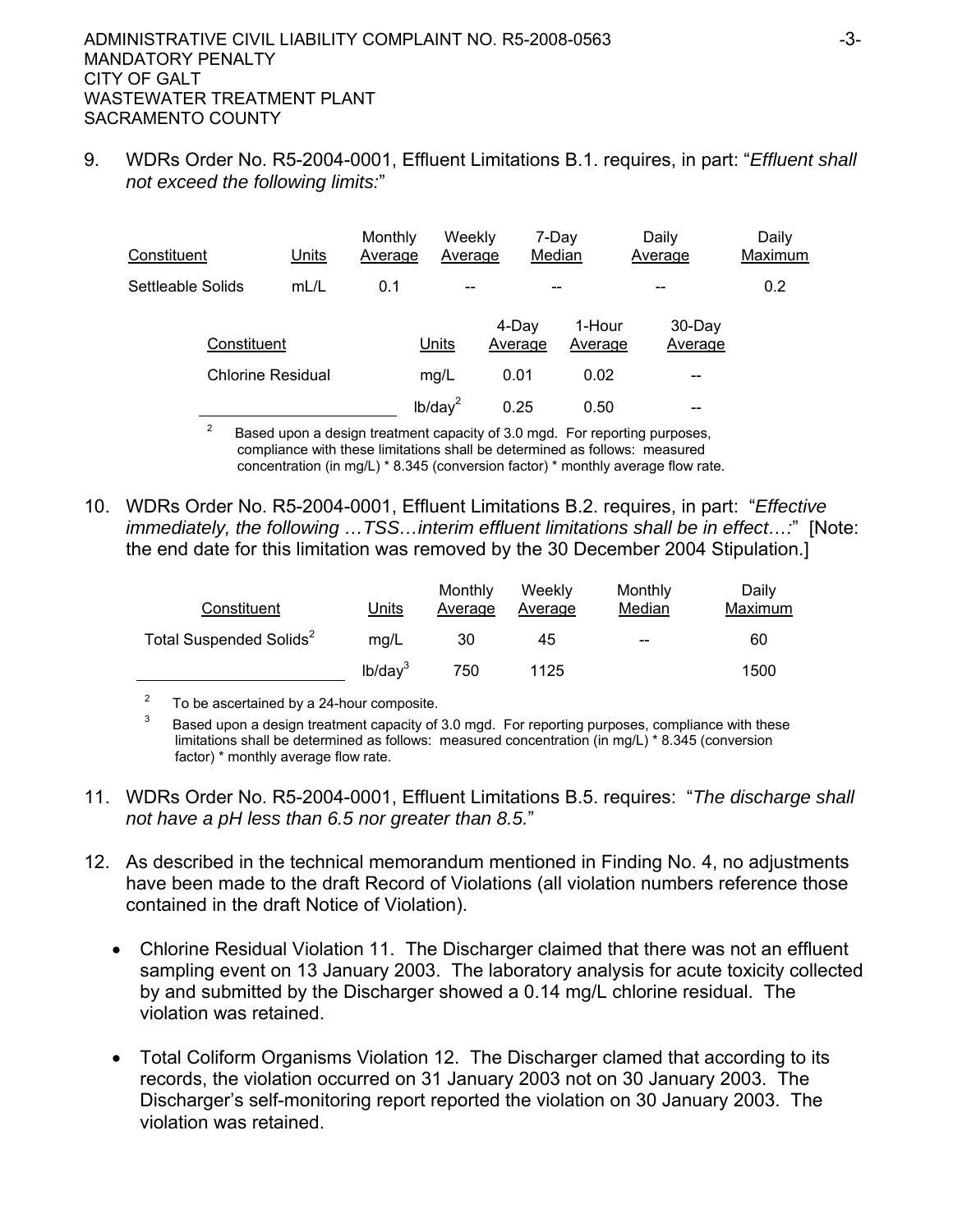- Total Suspended Solids and Settleable Solids violations 22, 23, 26-48. The Discharger claimed that the effluent sampling point should have been immediately after the wastewater treatment plant rather than after the storage lagoon. The monitoring location in the WDRs follows the storage lagoon, the last unit in the treatment process. The storage lagoon stores effluent during the summer and the discharges after 1 November. Water from the reclamation and biosolids application area drains into the lagoon. The violations were retained because the samples reflected the effluent quality discharged to Laguna Creek.
- 13. According to the Discharger's self-monitoring reports, the Discharger committed twentyone (21) serious Group I violations of the above effluent limitations contained in Order Nos. 97-111 and R5-2004-0001 during the period beginning 1 January 2000 and ending 31 December 2007. The violations are defined as serious because measured concentrations of Group I constituents exceeded maximum prescribed levels by more than 40 percent on these occasions. The mandatory minimum penalty for these serious violations is **sixty-three thousand dollars (\$63,000)**.
- 14. According to the Discharger's self-monitoring reports, the Discharger committed six (6) serious Group II violations of the above effluent limitations contained in Order Nos. 97-111 and R5-2004-0001 during the period beginning 1 January 2000 and ending 31 December 2007. These violations are defined as serious because measured concentrations of Group II constituents exceeded maximum prescribed levels by more than 20 percent on these occasions. The mandatory minimum penalty for these serious violations is **eighteen dollars (\$18,000)**.
- 15. According to the Discharger's self-monitoring reports, the Discharger committed twentyone (21) non-serious violations of the above effluent limitations contained in Order Nos. 97-111 and R5-2004-0001 during the period beginning 1 January 2000 and ending 31 December 2007. Nine (9) of the non-serious violations are subject to mandatory penalties under CWC section 13385(i)(1) because these violations were preceded by three or more similar violations within a six-month period. The mandatory minimum penalty for these non-serious violations is **twenty-seven thousand dollars (\$27,000)**.
- 16. The total amount of the mandatory penalties assessed for the cited effluent violations is **one hundred eight thousand dollars (\$108,000).** A detailed list of the cited effluent violations is included in Attachment A, a part of this Complaint.
- 17. Issuance of this Administrative Civil Liability Complaint to enforce CWC Division 7, Chapter 5.5 is exempt from the provisions of the California Environmental Quality Act (Pub. Resources Code section 21000 et seq.), in accordance with California Code of Regulations, title 14, section 15321(a)(2).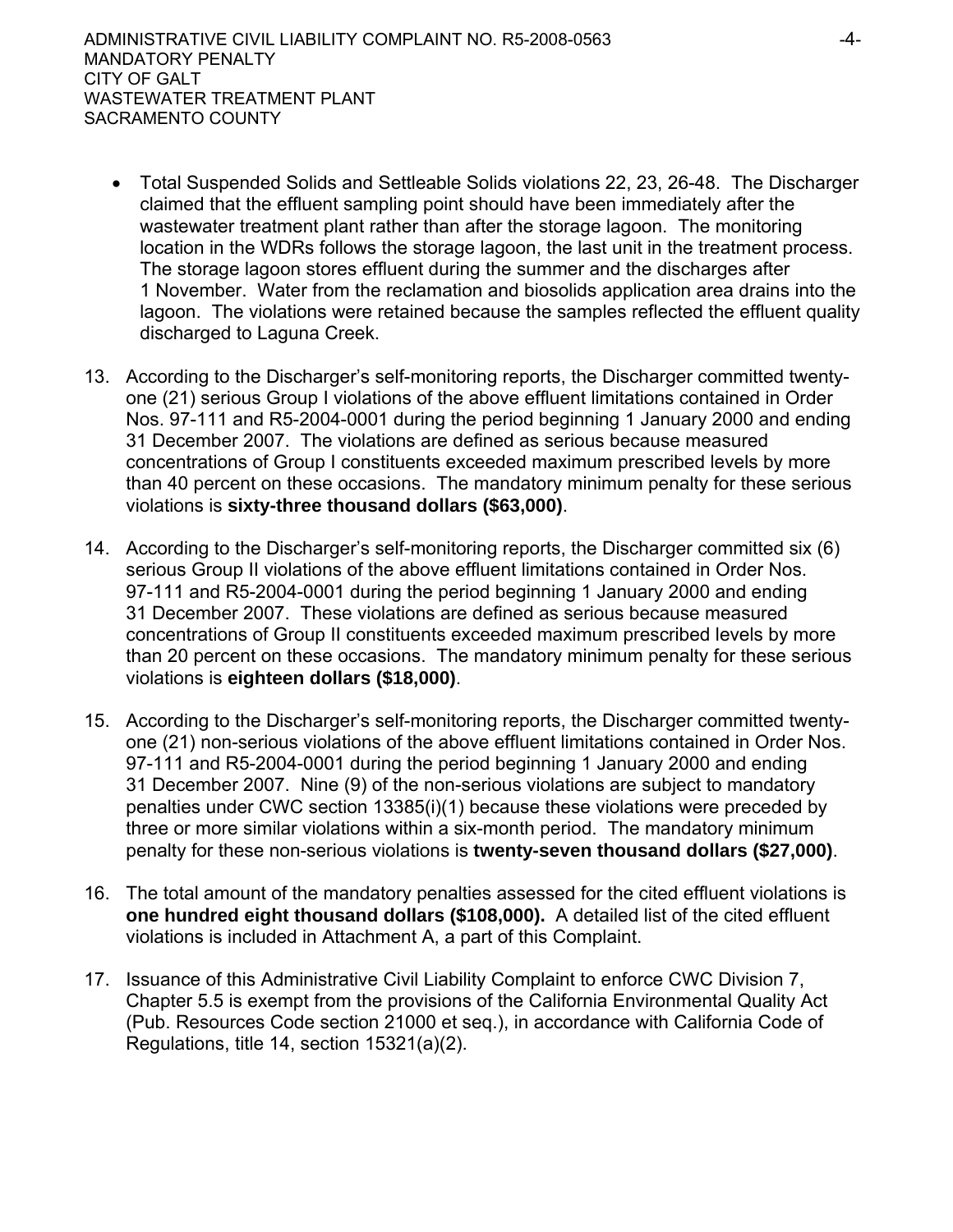## **THE CITY OF GALT WASTEWATER TREATMENT PLANT IS HEREBY GIVEN NOTICE THAT:**

- 1. The Assistant Executive Officer of the Regional Water Board proposes that the Discharger be assessed an Administrative Civil Liability in the amount of **one hundred eight thousand dollars (\$108,000)**.
- 2. A hearing on this matter will be held at the Regional Water Board meeting scheduled on **23/24 October 2008**, unless the Discharger does either of the following by **15 September 2008**:
	- a) Waives the hearing by completing the attached form (checking off the box next to item #4) and returning it to the Regional Water Board, along with payment for the proposed civil liability of **one hundred eight thousand dollars (\$108,000)**; or
	- b) Agrees to enter into settlement discussions with the Regional Water Board and requests that any hearing on the matter be delayed by signing the enclosed waiver (checking off the box next to item #5) and returning it to the Regional Water Board.
- 3. If a hearing on this matter is held, the Regional Water Board will consider whether to affirm, reject, or modify the proposed Administrative Civil Liability, or whether to refer the matter to the Attorney General for recovery of judicial civil liability.

JACK E. DEL CONTE, Assistant Executive Officer

14 August 2008

Attachment A: Record of Violations Attachment B: Technical Memorandum BLH: 08/14/08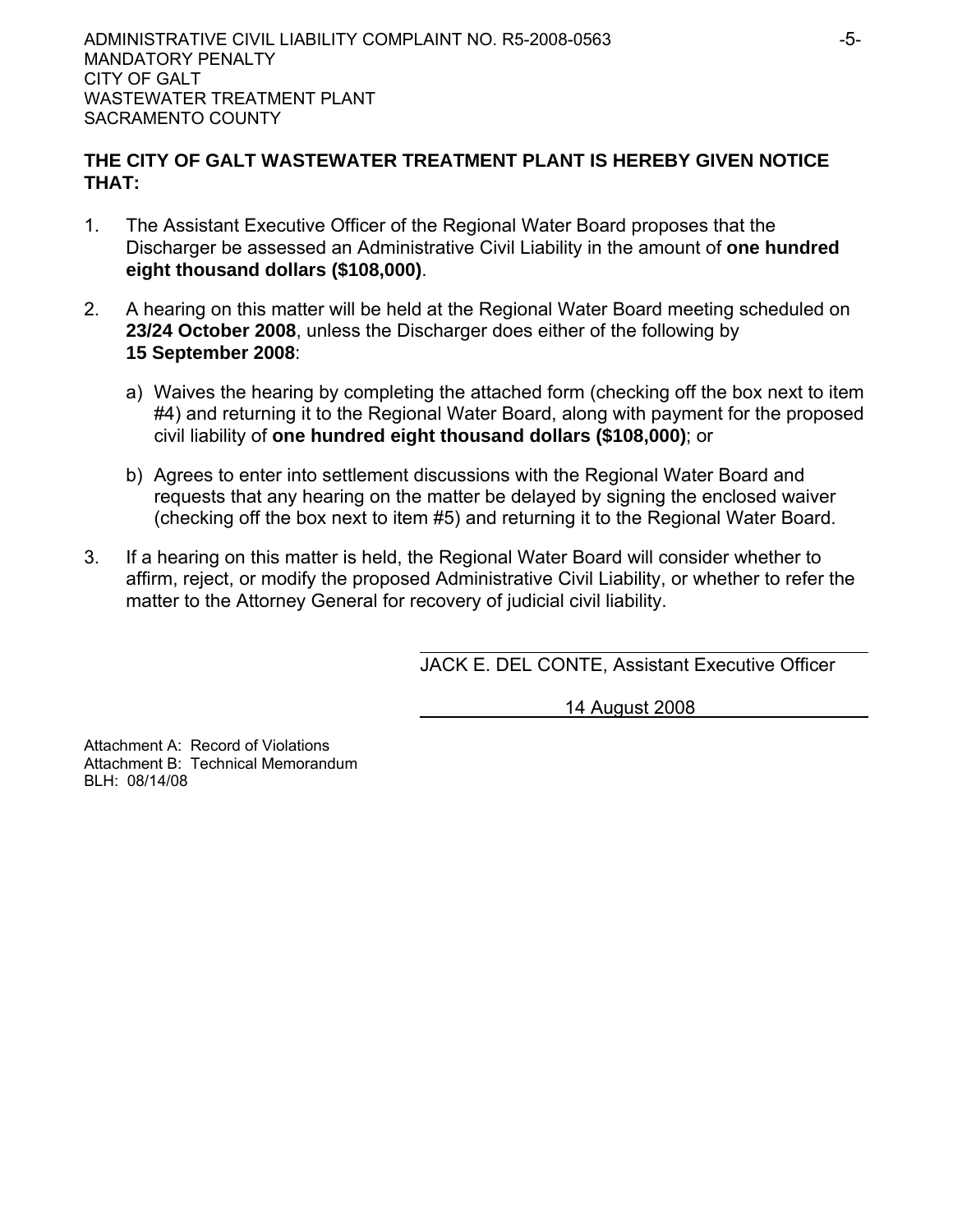#### **WAIVER OF 90-DAY HEARING REQUIREMENT FOR ADMINISTRATIVE CIVIL LIABILITY COMPLAINT**

By signing this waiver, I affirm and acknowledge the following:

- 1. I am duly authorized to represent the City of Galt, Wastewater Treatment Plant (hereinafter "Discharger") in connection with Administrative Civil Liability Complaint No. R5-2008-0563 (hereinafter the "Complaint");
- 2. I am informed that California Water Code section 13323, subdivision (b), states that, "a hearing before the regional board shall be conducted within 90 days after the party has been served" with the Complaint;
- 3. I hereby waive any right the Discharger may have to a hearing before the California Regional Water Quality Control Board, Central Valley Region (Regional Water Board) within ninety (90) days of service of the Complaint; and
- *4.* □ *(Check here if the Discharger will waive the hearing requirement and will pay the fine)* 
	- a. I certify that the Discharger will remit payment for the civil liability imposed in the amount of **one hundred and eight thousand dollars (\$108,000)** by check, which contains a reference to "ACL Complaint No. R5-2008-0563" and is made payable to the "*State Water Pollution Cleanup and Abatement Account*." Payment must be received by the Regional Water Board by **15 September 2008** or this matter will be placed on the Regional Water Board's agenda for adoption as initially proposed in the Complaint.
	- b. I understand the payment of the above amount constitutes a settlement of the Complaint, and that any settlement will not become final until after the 30-day public notice and comment period mandated by Federal regulations (40 CFR 123.27) expires. Should the Regional Water Board receive new information or comments during this comment period, the Regional Water Board's Assistant Executive Officer may withdraw the complaint, return payment, and issue a new complaint. New information or comments include those submitted by personnel of the Regional Water Board who are not associated with the enforcement team's issuance of the Complaint.
	- c. I understand that payment of the above amount is not a substitute for compliance with applicable laws and that continuing violations of the type alleged in the Complaint may subject the Discharger to further enforcement, including additional civil liability.

*-or-*

- 5. □ *(Check here if the Discharger will waive the 90-day hearing requirement, but will not pay at the current time*) I certify that the Discharger will promptly engage the Regional Water Board staff in discussions to resolve the outstanding violation(s). By checking this box, the Discharger is not waiving its right to a hearing on this matter. I understand that this waiver is a request to delay the hearing so the Discharger and Regional Water Board staff can discuss settlement. It does not constitute the Regional Water Board's agreement to delay the hearing. A hearing on the matter may be held before the Regional Water Board if these discussions do not resolve the liability proposed in the Complaint. The Discharger agrees that this hearing may be held after the 90-day period referenced in California Water Code section 13323 has elapsed.
- 6. If a hearing on this matter is held, the Regional Water Board will consider whether to issue, reject, or modify the proposed Administrative Civil Liability Order, or whether to refer the matter to the Attorney General for recovery of judicial civil liability.

(Print Name and Title)

(Signature)

(Date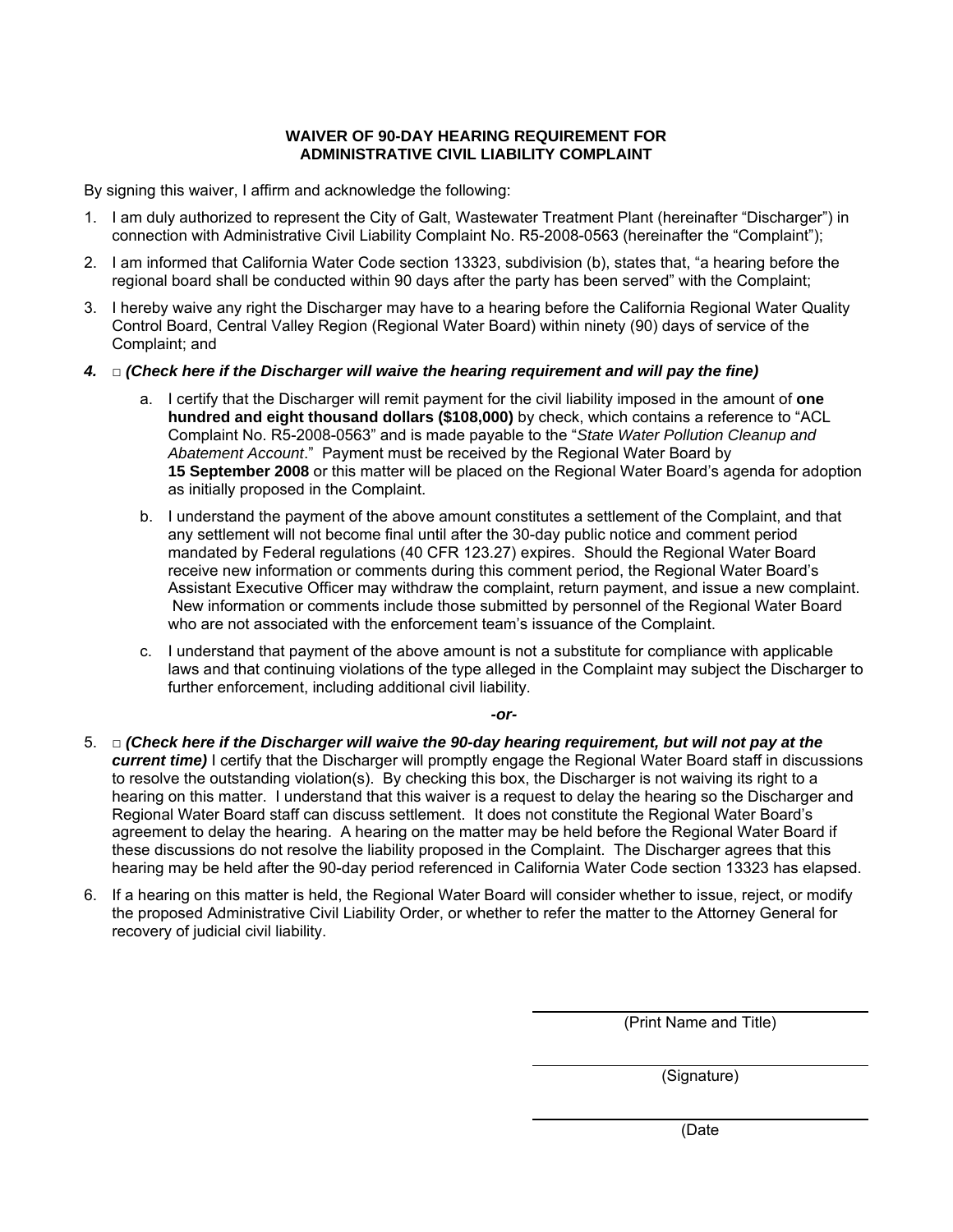### **ATTACHMENT A ADMINISTRATIVE CIVIL LIABILITY COMPLAINT NO. R5-2008-0563**

#### **City Of Galt Wastewater Treatment Plant**

RECORD OF VIOLATIONS (1 January 2000 – 31 December 2007) MANDATORY PENALTIES (Data reported under Monitoring and Reporting Program Nos. 97-111 and R5-2004-0001)

|                |             |                          |           |       | Measure                  |                       |                  |
|----------------|-------------|--------------------------|-----------|-------|--------------------------|-----------------------|------------------|
|                | <b>Date</b> | <b>Violation Type</b>    | Units     | Limit | $\underline{\mathsf{d}}$ | Period Type           | Remarks          |
| $\mathbf 1$    | 17-Apr-00   | Coliform                 | MPN/100mL | 230   | 900                      | Daily<br>Instantaneou | 3                |
| $\overline{2}$ | 7-Dec-00    | pH                       | pH units  | 6.5   | 6.3                      | s                     | 3                |
| 3              | 11-Jan-01   | Coliform                 | MPN/100mL | 230   | 300                      | Daily<br>Instantaneou | 3                |
| 4              | 5-Dec-01    | pH                       | pH units  | 6.5   | 6.2                      | s                     | 3                |
| 5              | 17-Dec-01   | Coliform                 | MPN/100mL | 230   | 2400                     | Daily<br>Instantaneou | 3                |
| 6              | 23-Jan-02   | pH                       | pH units  | 6.5   | 5.9                      | s<br>Instantaneou     | 3                |
| $\overline{7}$ | 6-Mar-02    | pH                       | pH units  | 8.5   | 8.8                      | S<br>Instantaneou     | 4                |
| 8              | 14-Mar-02   | pH                       | pH units  | 8.5   | 8.8                      | S<br>Instantaneou     | 4                |
| 9              | 20-Mar-02   | pH                       | pH units  | 8.5   | 8.6                      | s<br>Instantaneou     | 4                |
| 10             | 17-Apr-02   | pH                       | pH units  | 8.5   | 8.6                      | s                     | 4                |
| 11             | 13-Jan-03   | <b>Chlorine Residual</b> | mg/L      | 0.02  | 0.14                     | Daily                 | $\boldsymbol{2}$ |
| 12             | 30-Jan-03   | Coliform                 | MPN/100mL | 230   | 500                      | Daily                 | 3                |
| 13             | 13-Mar-03   | Coliform                 | MPN/100mL | 230   | 2400                     | Daily<br>Instantaneou | 3                |
| 14             | 24-Mar-03   | pH                       | pH units  | 6.5   | 6.4                      | s                     | 4                |
| 15             | $2-Apr-03$  | Coliform                 | MPN/100mL | 230   | 500                      | Daily                 | 4                |
| 16             | 7-Apr-03    | <b>Chlorine Residual</b> | mg/L      | 0.02  | 0.04                     | Daily                 | $\overline{2}$   |
| 17             | 9-Apr-03    | <b>Chlorine Residual</b> | mg/L      | 0.02  | 0.03                     | Daily                 | $\overline{2}$   |
| 18             | 14-Apr-03   | <b>Chlorine Residual</b> | mg/L      | 0.02  | 0.03                     | Daily<br>Instantaneou | $\overline{2}$   |
| 19             | 2-Nov-04    | pH                       | pH units  | 8.5   | 9.9                      | S<br>Instantaneou     | 3                |
| 20             | 9-Nov-04    | pH                       | pH units  | 8.5   | 8.8                      | S<br>Instantaneou     | 3                |
| 21             | 16-Nov-04   | pH                       | pH units  | 8.5   | 9.2                      | S                     | 3                |
| 22             | 18-Jan-05   | Settleable Solids        | mL/L      | 0.2   | 0.5                      | Daily                 | 1                |
| 23             | 31-Jan-05   | Settleable Solids        | mL/L      | 0.1   | 0.23                     | Monthly               | 1                |
| 24             | 28-Nov-05   | <b>Chlorine Residual</b> | mg/L      | 0.02  | 1                        | 1-Hour avg            | $\overline{2}$   |
| 25             | 28-Nov-05   | <b>Chlorine Residual</b> | lbs/day   | 0.5   | 17                       | 1-Hour avg            | 2                |
| 26             | 12-Dec-06   | Settleable Solids        | mL/L      | 0.2   | 0.3                      | Daily                 | 1                |
| 27             | 26-Dec-06   | Settleable Solids        | mL/L      | 0.2   | 0.4                      | Daily                 | 1                |
| 28             | 30-Dec-06   | Settleable Solids        | mL/L      | 0.1   | 0.9                      | Monthly               | 1                |
| 29             | 4-Dec-07    | <b>TSS</b>               | mg/L      | 60    | 93                       | Daily                 | 1                |
| 30             | 4-Dec-07    | <b>TSS</b>               | mg/L      | 45    | 93                       | Weekly                | 1                |
| 31             | 4-Dec-07    | <b>TSS</b>               | lbs/day   | 1500  | 1552                     | Daily                 | 3                |
| 32             | 4-Dec-07    | <b>TSS</b>               | lbs/day   | 1125  | 1785                     | Weekly                | 4                |
| 33             | 11-Dec-07   | <b>TSS</b>               | mg/L      | 60    | 81                       | Daily                 | 4                |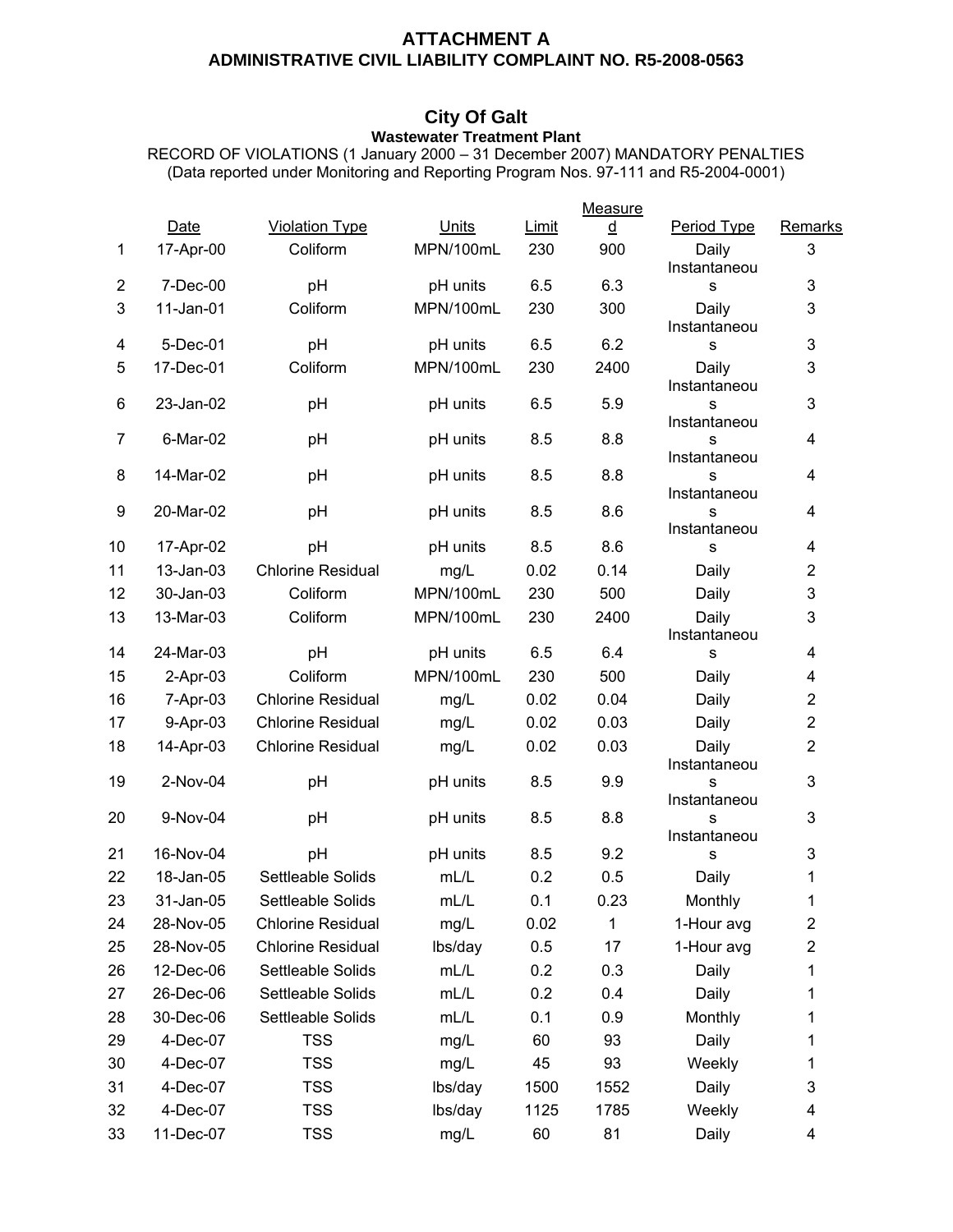#### ATTACHMENT A FAILLEAD AND THE SERIES OF THE SERIES OF THE SERIES OF THE SERIES OF THE SERIES OF THE SERIES OF THE SERIES OF THE SERIES OF THE SERIES OF THE SERIES OF THE SERIES OF THE SERIES OF THE SERIES OF THE SERIES OF ADMINISTRATIVE CIVIL LIABILITY COMPLAINT NO. R5-2008-0563 MANDATORY PENALTY CITY OF GALT WASTEWATER TREATMENT PLANT SACRAMENTO COUNTY

|    |           |                       |         |       | Measure  |                    |         |
|----|-----------|-----------------------|---------|-------|----------|--------------------|---------|
|    | Date      | <b>Violation Type</b> | Units   | Limit | <u>d</u> | <b>Period Type</b> | Remarks |
| 34 | 11-Dec-07 | <b>TSS</b>            | mg/L    | 45    | 81       | Weekly             |         |
| 35 | 11-Dec-07 | TSS                   | lbs/day | 1125  | 1555     | Weekly             | 4       |
| 36 | 18-Dec-07 | Settleable Solids     | mL/L    | 0.2   | 0.8      | Daily              | 1       |
| 37 | 18-Dec-07 | TSS                   | mg/L    | 60    | 590      | Daily              |         |
| 38 | 18-Dec-07 | TSS                   | mg/L    | 45    | 590      | Weekly             |         |
| 39 | 18-Dec-07 | TSS                   | lbs/day | 1500  | 12309    | Daily              |         |
| 40 | 18-Dec-07 | TSS                   | lbs/day | 1125  | 11324    | Weekly             |         |
| 41 | 26-Dec-07 | Settleable Solids     | mL/L    | 0.2   | 0.7      | Daily              |         |
| 42 | 26-Dec-07 | <b>TSS</b>            | mg/L    | 60    | 410      | Daily              |         |
| 43 | 26-Dec-07 | <b>TSS</b>            | mg/L    | 45    | 410      | Weekly             |         |
| 44 | 26-Dec-07 | <b>TSS</b>            | lbs/day | 1500  | 6843     | Daily              |         |
| 45 | 26-Dec-07 | TSS                   | lbs/day | 1125  | 7527     | Weekly             |         |
| 46 | 31-Dec-07 | Settleable Solids     | mL/L    | 0.1   | 0.4      | Monthly            |         |
| 47 | 31-Dec-07 | TSS                   | mg/L    | 30    | 294      | Monthly            |         |
| 48 | 31-Dec-07 | TSS                   | lbs/day | 750   | 5643     | Monthly            |         |
|    |           |                       |         |       |          |                    |         |

#### Remarks:

1. Serious Violation: For Group I pollutants that exceed the effluent limitation by 40 percent or more.

2. Serious Violation: For Group II pollutants that exceed the effluent limitation by 20 percent or more.

3. Non-serious violations falls within the first three violations in a six-month period, thus is exempt.

4. Non-serious violation subject to mandatory penalties.

| <b>VIOLATIONS AS OF:</b>                | 12/31/2007 |
|-----------------------------------------|------------|
| <b>Group I Serious Violations:</b>      | 21         |
| <b>Group II Serious Violations:</b>     | 6          |
| Non-Serious Exempt from MPs:            | 12         |
| Non-serious Violations Subject to MPs:  | 9          |
| <b>Total Violations Subject to MPs:</b> | <u>36</u>  |

**Mandatory Minimum Penalty = (27 Serious Violations + 9 Non-Serious Violations) x \$3,000 = \$108,000**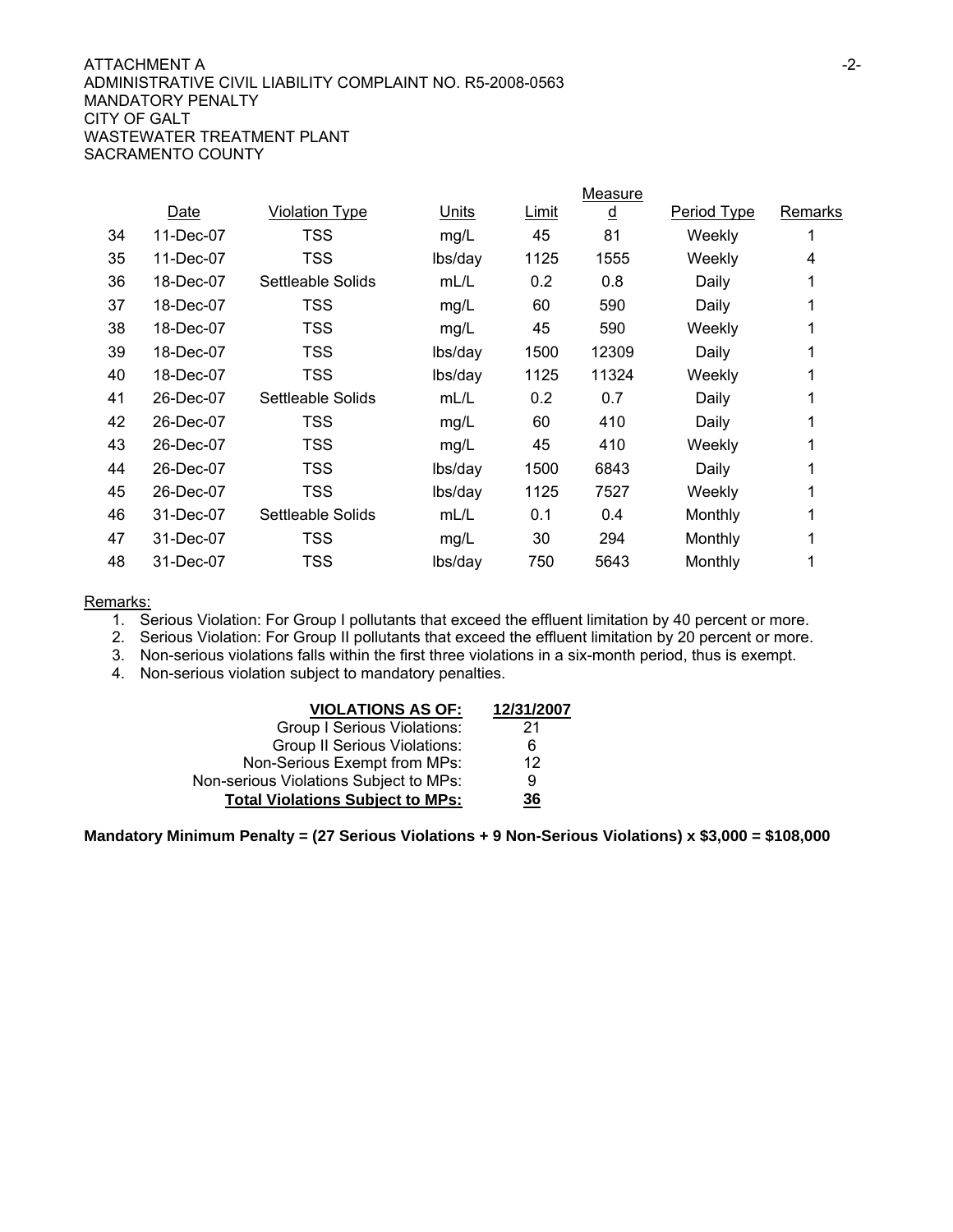

**California Regional Water Quality Control Board Central Valley Region** 

**Karl E. Longley, ScD, P.E., Chair**

11020 Sun Center Drive #200, Rancho Cordova, California 95670-6114 Phone (916) 464-3291 • FAX (916) 464-4645 http://www.waterboards.ca.gov/centralvalley

**TO:** Patricia Leary, Senior Engineer NPDES Compliance and Enforcement **FROM:** Barry Hilton, WRCE NPDES Compliance and Enforcement

**DATE:** 14 August 2008

SIGNATURE:

**SUBJECT:** CITY OF GALT WASTEWATER TREATMENT FACILITY, RESPONSE TO NOV AND ASSESSMENT OF MMPS

On 14 May 2008, Regional Water Board staff sent the City of Galt (Discharger) a draft Record of Violations for the period of 1 January 2000 through 31 December 2007. The Discharger responded by letter dated 11 June 2008. The following discusses the Discharger's comments and my evaluation.

## **Chlorine Residual**

Violation 11. The Discharger stated that there was not an effluent sampling event on 13 January 2003. The Discharger submitted a sample to Sierra Foothill Laboratory (SFL) for acute bioassay testing. SFL, an accredited laboratory, reported a 0.14 mg/L chlorine residual in the sample which exceeded the effluent daily maximum limitation of 0.02 mg/L. I retained the violation.

## **Total Coliform Organisms**

Violation 12. The Discharger stated that, according to its records, the violation occurred on 31 January 2003, not on 30 January 2003. The self-monitoring report reported that the violation occurred on 30 January 2003. I retained the violation. This violation did not result in assessment of an MMP because it was a non-serious violation and was only the second violation during the preceding 180 days.

## **Total Suspended Solids and Settleable Solids**

Violations 22, 23, 26-48. The Discharger claimed that the effluent sampling point should have been above the effluent storage reservoir rather than the permitted location below the storage reservoir. The Discharger did not dispute the monitoring results but claimed that the total suspended solids and settleable solids results from the reservoir did not reflect the performance of the wastewater treatment plant. The storage reservoir collects tail water runoff from the biosolids and land reclamation area, is an integral part of the treatment process, and is the last treatment unit prior to discharge. The Discharger stores effluent in the reservoir and discharges effluent subsequent to 1 November, when the violations occurred. I retained the violations because the monitoring results reflected the effluent quality at the time of discharge.

## **Flow**

I deleted all references to flow because the effluent flow volume was not a consideration in assessing MMPs.

*California Environmental Protection Agency*







**Arnold Schwarzenegger** *Governor*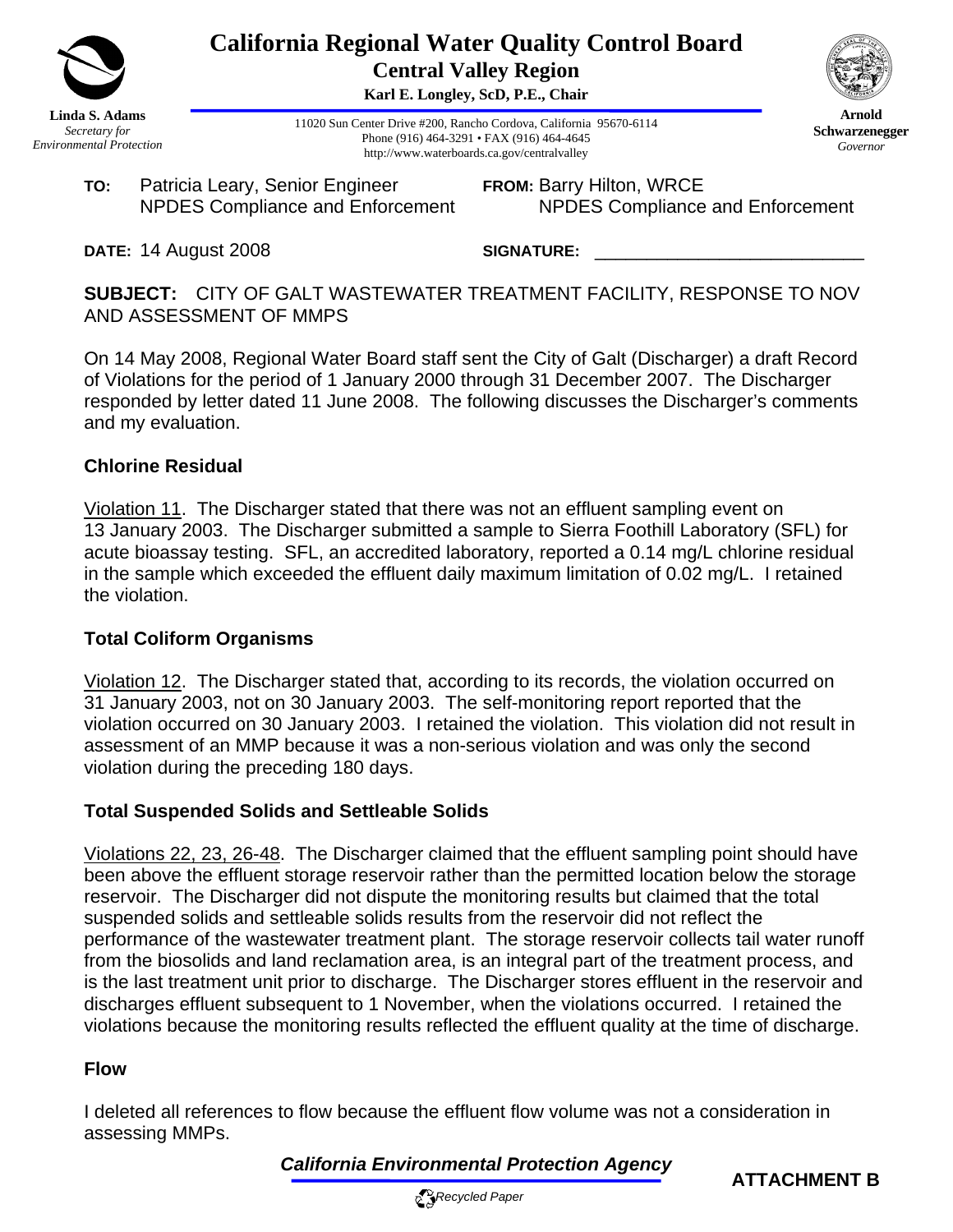# **Summary**

The total number of Group 1 violations is 21.

The total number of Group 2 violations is 6.

The total number of Group 3 violations is 21; 9 are subject to MMPs.

The ACL is \$108,000.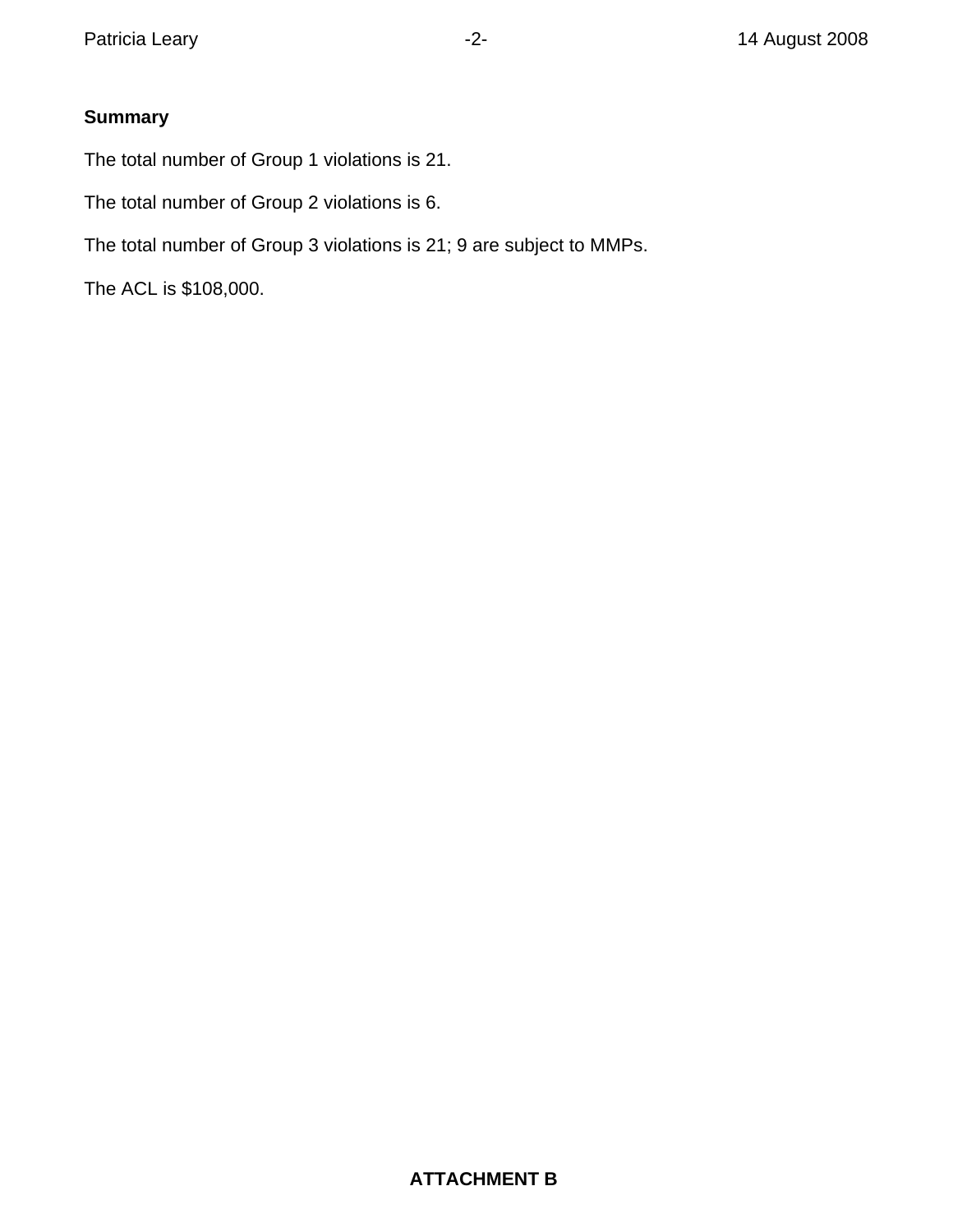#### ATTACHMENT A ADMINISTRATIVE CIVIL LIABILITY COMPLAINT R5-2008-05XX

#### **City Of Galt Wastewater Treatment Plant**

RECORD OF VIOLATIONS (1 January 2000 – 31 December 2007) MANDATORY PENALTIES (Data reported under Monitoring and Reporting Program Nos. 97-111 and R5-2004-0001)

|                |                        |                          |                      |            | Measure                              |                        | <b>Flow</b>                      |                |
|----------------|------------------------|--------------------------|----------------------|------------|--------------------------------------|------------------------|----------------------------------|----------------|
|                | Date                   | <b>Violation Type</b>    | Units                | Limit      | $\underline{\underline{\mathsf{d}}}$ | Period Type            | Rate*                            | Remarks        |
| 1              | 17-Apr-00              | Coliform                 | MPN/100mL            | 230        | 900                                  | Daily<br>Instantaneou  |                                  | 3              |
| $\overline{c}$ | 7-Dec-00               | pH                       | pH units             | 6.5        | 6.3                                  | S                      |                                  | 3              |
| 3              | 11-Jan-01              | Coliform                 | MPN/100mL            | 230        | 300                                  | Daily<br>Instantaneou  |                                  | 3              |
| 4              | 5-Dec-01               | pH                       | pH units             | 6.5        | 6.2                                  | s                      |                                  | 3              |
| 5              | 17-Dec-01              | Coliform                 | MPN/100mL            | 230        | 2400                                 | Daily<br>Instantaneou  |                                  | 3              |
| 6              | 23-Jan-02              | pH                       | pH units             | 6.5        | 5.9                                  | S<br>Instantaneou      |                                  | 3              |
| $\overline{7}$ | 6-Mar-02               | pH                       | pH units             | 8.5        | 8.8                                  | S<br>Instantaneou      |                                  | 4              |
| 8              | 14-Mar-02<br>20-Mar-02 | pH                       | pH units             | 8.5        | 8.8                                  | S<br>Instantaneou      |                                  | 4              |
| 9              |                        | pH                       | pH units             | 8.5        | 8.6<br>8.6                           | S<br>Instantaneou      |                                  | 4              |
| 10             | 17-Apr-02              | pH                       | pH units             | 8.5        |                                      | s                      |                                  | 4              |
| 11             | 13-Jan-03              | <b>Chlorine Residual</b> | mg/L                 | 0.02       | 0.14                                 | Daily                  |                                  | $\overline{c}$ |
| 12             | 30-Jan-03              | Coliform                 | MPN/100mL            | 230        | 500                                  | Daily                  |                                  | 3              |
| 13             | 13-Mar-03              | Coliform                 | MPN/100mL            | 230        | 2400                                 | Daily<br>Instantaneou  |                                  | 3              |
| 14             | 24-Mar-03              | pH                       | pH units             | 6.5        | 6.4                                  | s                      |                                  | 4              |
| 15             | 2-Apr-03               | Coliform                 | MPN/100mL            | 230        | 500                                  | Daily                  |                                  | 4              |
| 16             | 7-Apr-03               | <b>Chlorine Residual</b> | mg/L                 | 0.02       | 0.04                                 | Daily                  |                                  | $\overline{2}$ |
| 17             | 9-Apr-03               | <b>Chlorine Residual</b> | mg/L                 | 0.02       | 0.03                                 | Daily                  |                                  | $\overline{2}$ |
| 18             | 14-Apr-03              | <b>Chlorine Residual</b> | mg/L                 | 0.02       | 0.03                                 | Daily<br>Instantaneou  |                                  | $\overline{2}$ |
| 19             | 2-Nov-04               | pH                       | pH units             | 8.5        | 9.9                                  | S<br>Instantaneou      |                                  | 3              |
| 20<br>21       | 9-Nov-04<br>16-Nov-04  | pH<br>pH                 | pH units<br>pH units | 8.5<br>8.5 | 8.8<br>9.2                           | S<br>Instantaneou<br>S |                                  | 3<br>3         |
| 22             | 18-Jan-05              | Settleable Solids        | mL/L                 | 0.2        | 0.5                                  | Daily                  |                                  | 1              |
| 23             | 31-Jan-05              | Settleable Solids        | mL/L                 | 0.1        | 0.23                                 | Monthly                |                                  | 1              |
| 24             | 28-Nov-05              | <b>Chlorine Residual</b> | mg/L                 | 0.02       | 1                                    | 1-Hour avg             |                                  | $\overline{2}$ |
| 25             | 28-Nov-05              | <b>Chlorine Residual</b> | lbs/day              | 0.5        | 17                                   | 1-Hour avg             | 2.04                             | 2              |
| 26             | 12-Dec-06              | Settleable Solids        | mL/L                 | 0.2        | 0.3                                  | Daily                  |                                  | 1              |
| 27             | 26-Dec-06              | Settleable Solids        | mL/L                 | 0.2        | 0.4                                  | Daily                  |                                  | 1              |
| 28             | 30-Dec-06              | Settleable Solids        | mL/L                 | 0.1        | 0.9                                  | Monthly                |                                  | 1              |
| 29             | 4-Dec-07               | <b>TSS</b>               |                      | 60         | 93                                   | Daily                  | 2                                |                |
|                |                        | <b>TSS</b>               | mg/L                 | 45         |                                      |                        |                                  | 1              |
| 30             | 4-Dec-07               | <b>TSS</b>               | mg/L                 |            | 93                                   | Weekly                 | <del>2.3</del><br>$\overline{2}$ | 1<br>3         |
| 31             | 4-Dec-07               |                          | lbs/day              | 1500       | 1552                                 | Daily                  |                                  |                |
| 32             | 4-Dec-07               | <b>TSS</b>               | lbs/day              | 1125       | 1785                                 | Weekly                 | <del>2.3</del>                   | 4              |
| 33             | 11-Dec-07              | <b>TSS</b>               | mg/L                 | 60         | 81                                   | Daily                  |                                  | 4              |
| 34             | 11-Dec-07              | <b>TSS</b>               | mg/L                 | 45         | 81                                   | Weekly                 |                                  | 1              |

# **ATTACHMENT B**